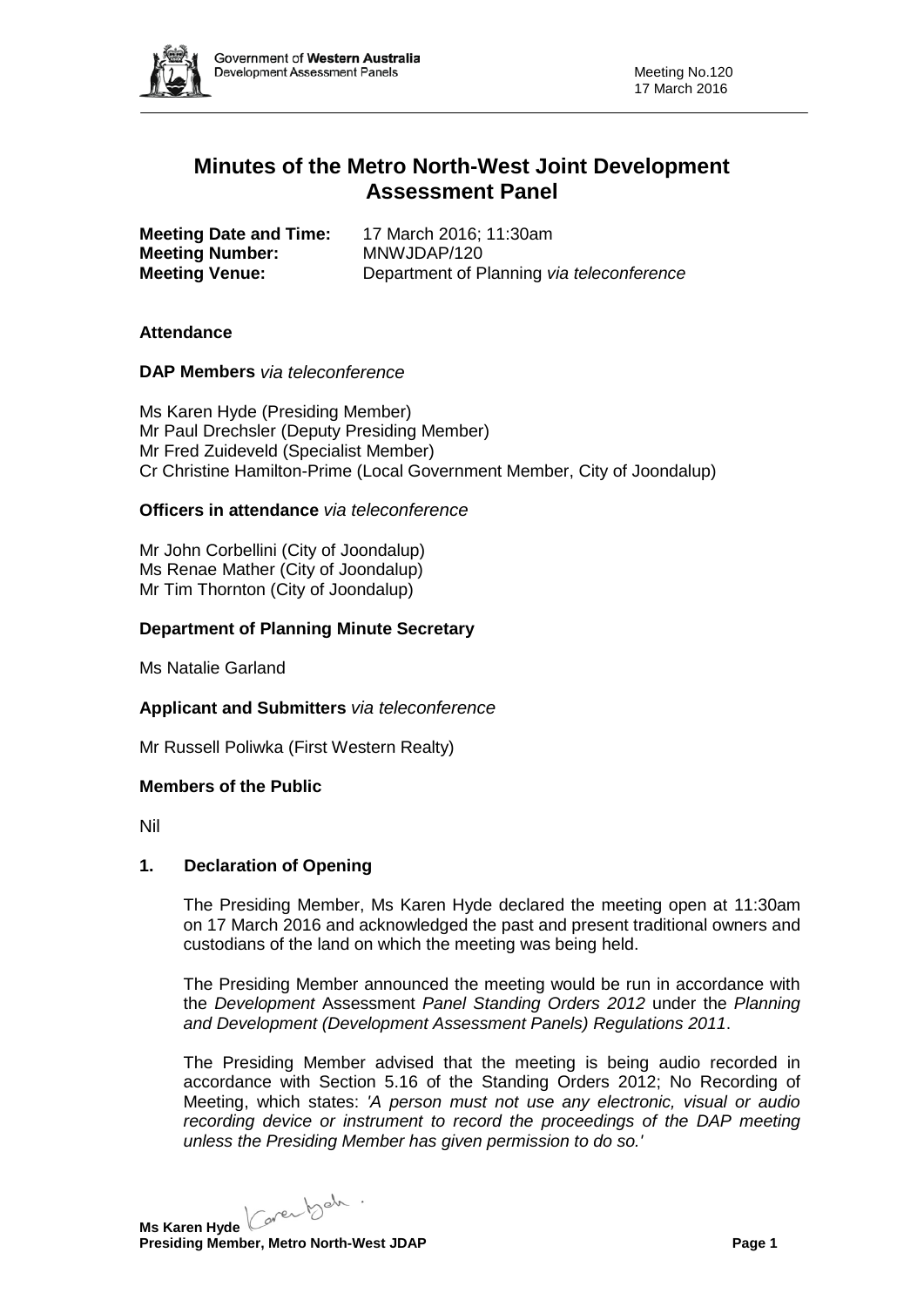

The Presiding Member granted permission for the minute taker to record proceedings for the purpose of the minutes only.

# **2. Apologies**

Cr Philippa Taylor (Local Government Member, City of Joondalup) Cr John Chester (Local Government Member, City of Joondalup)

## **3. Members on Leave of absence**

Nil

Panel member, Ms Karen Hyde, has been granted leave of absence by the Minister for the period of 6 April 2016 to 8 May 2016 inclusive.

## **4. Noting of minutes**

Minutes of the Metro North-West meeting no.119 held on 11 March 2016 were not available for noting at the time of meeting.

## **5. Declaration of Due Consideration**

All members declared that they had duly considered the documents.

## **6. Disclosure of interests**

Nil

# **7. Deputations and presentations**

Nil

# **8. Form 1 - Responsible Authority Reports – DAP Application**

Nil

## **9. Form 2 – Responsible Authority Reports - Amending or cancelling DAP development approval**

**9.1** Property Location: Lot 523 (35) Davidson Terrace, Joondalup Application Details: Proposed extension to approval period for Proposed extension to approval period for proposed mixed-use eight storey development Applicant: WN Poliwka Owner: WN Poliwka Responsible authority: City of Joondalup DoP File No: DP/13/00956

# **REPORT RECOMMENDATION / PRIMARY MOTION**

**Moved by:** Cr Christine Hamilton-Prime **Seconded by:** Mr Paul Drechsler

That the Metro North-West JDAP resolves to:

Ms Karen Hyde Caren beh . **Presiding Member, Metro North-West JDAP Page 2 Page 2**